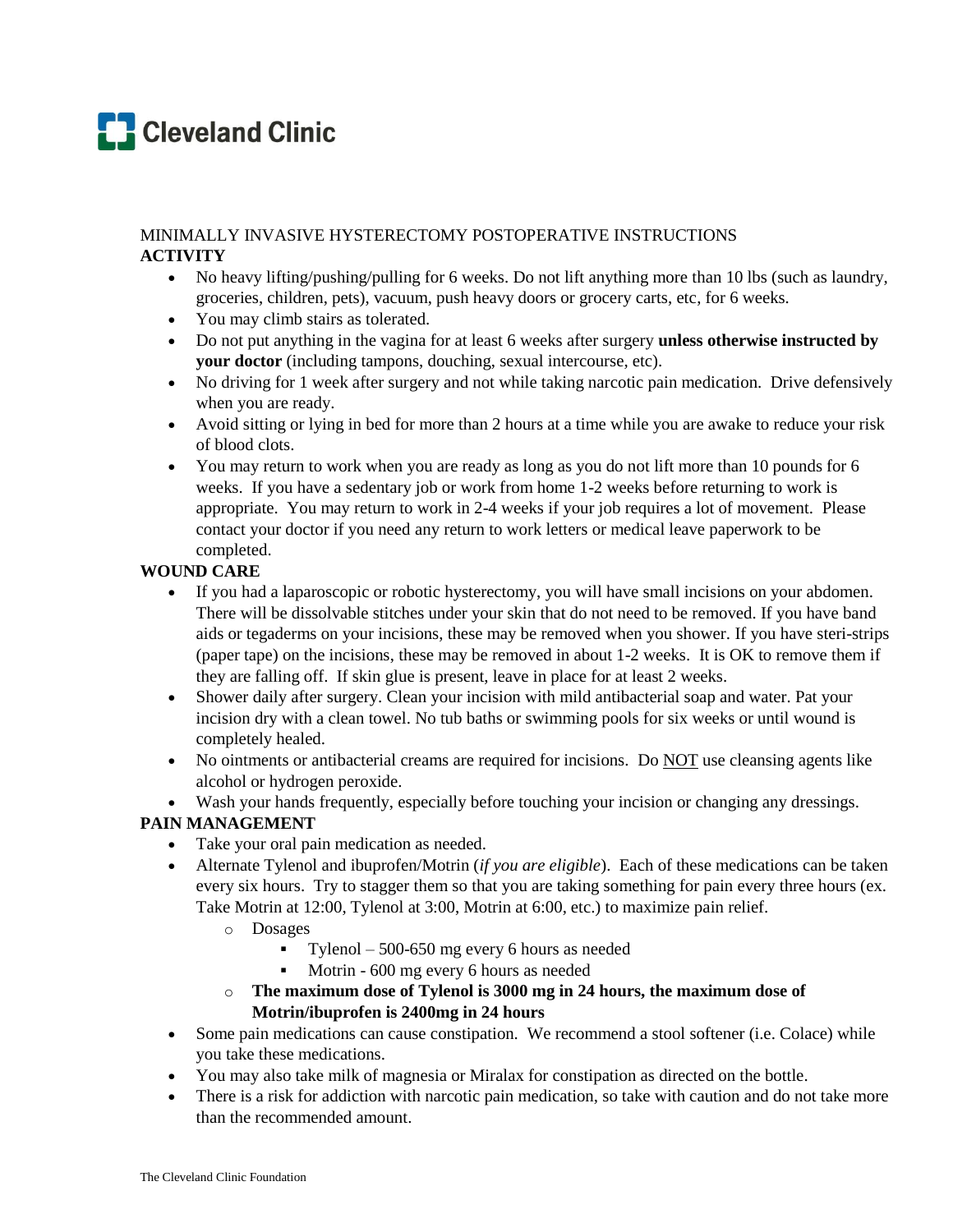# **C** Cleveland Clinic

- Please be sure to dispose of leftover pain medication after you have recovered. You may dispose of unused narcotic medications in the trash with an unpleasant substance such as coffee grounds or cat litter or you can turn them in to a designated law enforcement/pharmacy narcotic box. You can also check FDA.gov to assess which medications can be safely flushed down the toilet.
- There are locations to dispose of unused medications at three Cleveland Clinic locations: Avon Hospital pharmacy, Hillcrest Hospital pharmacy, and the J Pharmacy at the Main Campus for Cleveland Clinic (inside the parking garage on the first floor).

# **WHAT TO EXPECT AT HOME**

- Recovery from surgery is generally 2-4 weeks, but sometimes longer for more strenuous activity. It is normal to be very tired during this time.
- It is normal to have some drainage or a small amount of vaginal bleeding after surgery that would require the use of a light pantiliner. This discharge may last up to 6 weeks. The bleeding and discharge should be light and should have no odor.
- You may experience gas pain, abdominal swelling, or shoulder pain for 24-72 hours after surgery. This is from the carbon dioxide gas put into your abdomen to better visualize your organs. A warm shower, heating pad, and/or walking may help.

## **WHEN TO CALL YOUR DOCTOR:**

- Fever  $(>100.4^{\circ}$  F or 38.0°C) or chills.
- Incision problems such as redness, warmth, swelling, or foul smelling drainage.
- Severe nausea or persistent vomiting.
- Bright red vaginal bleeding (soaking >1 pad/hour) or foul smelling vaginal drainage.
	- o IT IS NORMAL TO HAVE A MINIMAL AMOUNT OF VAGINAL SPOTTING OR VAGINAL DISCHARGE FOR SEVERAL WEEKS
- Severe pain not relieved with pain medication.
- Pain and swelling in your legs, especially if it is only on one side.
- Pain with urination, cloudy urine, or foul smelling urine.
- Severe redness/irritation at sites where adhesive bandages were applied.
- Or if you have any other problems or questions.

# **FREQUENTLY ASKED QUESTIONS/CONCERNS:**

## **Constipation**

Constipation is common and it is normal to not have a bowel movement for up to one week after surgery. You should still be passing gas despite constipation and should be able to tolerate both liquid and solid food without nausea or vomiting.

Concerning symptoms would be constipation without gas, with fever, or nausea/vomiting and inability to eat. **Call your doctor if these symptoms occur**.

Over the counter stool softeners including Colace twice daily and Miralax up to twice daily can help with constipation.

- 1. Colace (docusate sodium) 100 mg (1 capsule) two times a day
- 2. Miralax (polyethylene glycol) 17 g (1 measured capful or 1 packet) once a day.

If you have not had a bowel movement 3 days after surgery, you may take the Miralax two times a day. If you have any discomfort because of the need to have a bowel movement, you may add milk of magnesia or magnesium citrate (available at your local pharmacy without a prescription) at any time. Do not take milk of